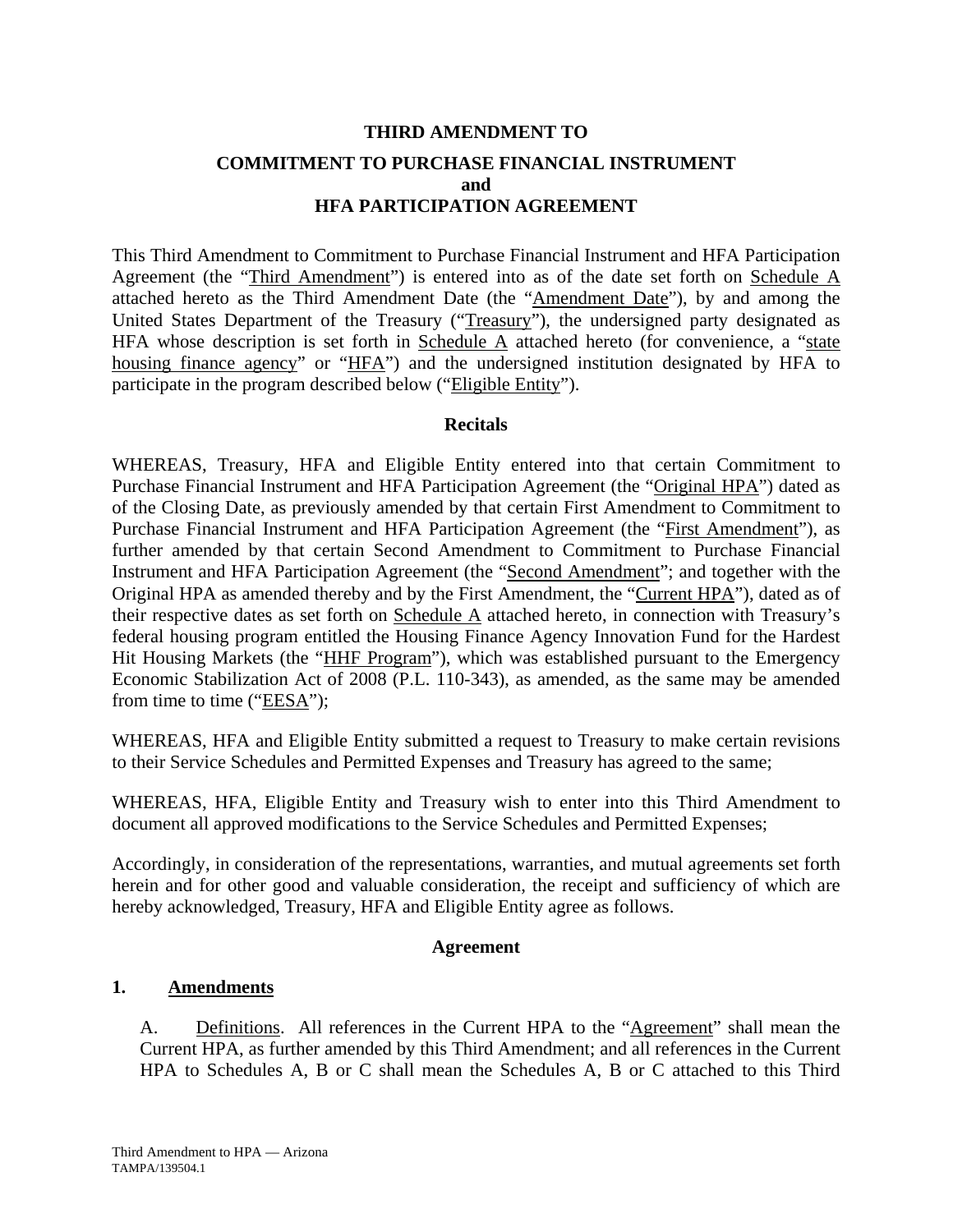Amendment. All references herein to the "HPA" shall mean the Current HPA, as further amended by this Third Amendment.

B. Schedule A. Schedule A attached to the Current HPA is hereby deleted in its entirety and replaced with Schedule A attached to this Third Amendment.

C. Schedule B. Schedule B attached to the Current HPA is hereby deleted in its entirety and replaced with Schedule B attached to this Third Amendment.

D. Schedule C. Schedule C attached to the Current HPA is hereby deleted in its entirety and replaced with Schedule C attached to this Third Amendment.

#### **2. Representations, Warranties and Covenants**

A. HFA and Eligible Entity. HFA and Eligible Entity, each for itself, make the following representations, warranties and covenants to Treasury and the truth and accuracy of such representations and warranties and compliance with and performance of such covenants are continuing obligations of HFA and Eligible Entity, each as to itself. In the event that any of the representations or warranties made herein cease to be true and correct or HFA or Eligible Entity breaches any of its covenants made herein, HFA or Eligible Entity, as the case may be, agrees to notify Treasury immediately and the same shall constitute an Event of Default under the HPA.

(1) HFA and Eligible Entity each hereby certifies, represents and warrants as of the date hereof that each of the representations and warranties of HFA or Eligible Entity, as applicable, contained in the HPA are true, correct, accurate and complete in all material respects as of the date hereof. All covenants of HFA or Eligible Entity, as applicable, contained in the HPA shall remain in full force and effect and neither HFA, nor Eligible Entity is in breach of any such covenant.

(2) Eligible Entity has the full corporate power and authority to enter into, execute, and deliver this Third Amendment and any other closing documentation delivered to Treasury in connection with this Third Amendment, and to perform its obligations hereunder and thereunder.

(3) HFA has the full legal power and authority to enter into, execute, and deliver this Third Amendment and any other closing documentation delivered to Treasury in connection with this Third Amendment, and to perform its obligations hereunder and thereunder.

#### **3. Miscellaneous**

A. The recitals set forth at the beginning of this Third Amendment are true and accurate and are incorporated herein by this reference.

B. Capitalized terms used but not defined herein shall have the meanings ascribed to them in the HPA.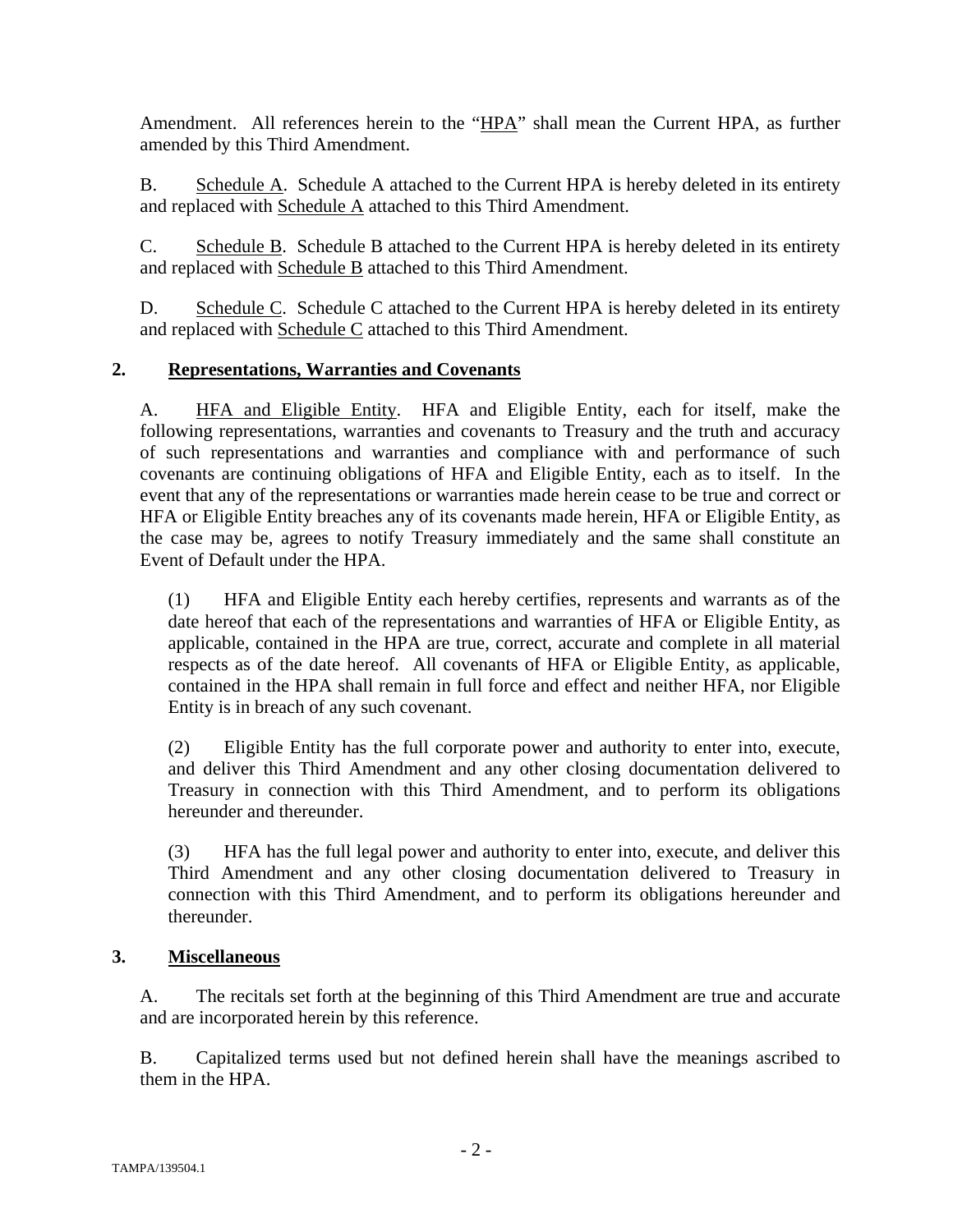C. Any provision of the HPA that is determined to be prohibited or unenforceable in any jurisdiction shall, as to such jurisdiction, be ineffective to the extent of such prohibition or unenforceability without invalidating the remaining provisions of the HPA, and no such prohibition or unenforceability in any jurisdiction shall invalidate such provision in any other jurisdiction.

D. This Third Amendment may be executed in two or more counterparts (and by different parties on separate counterparts), each of which shall be deemed an original, but all of which together shall constitute one and the same instrument. Facsimile or electronic copies of this Third Amendment shall be treated as originals for all purposes.

### [SIGNATURE PAGE FOLLOWS; REMAINDER OF PAGE INTENTIONALLY LEFT BLANK]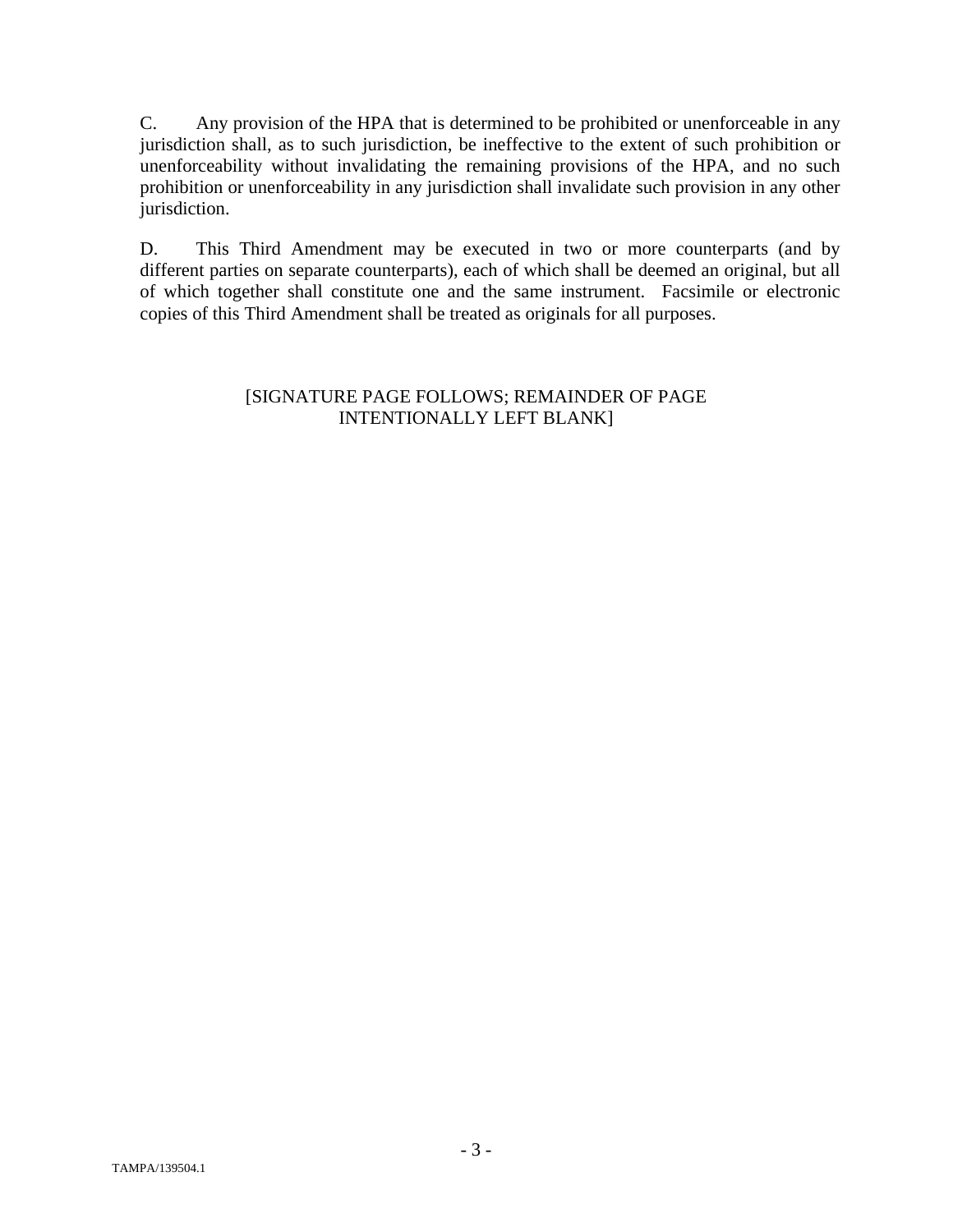**In Witness Whereof**, HFA, Eligible Entity and Treasury by their duly authorized officials hereby execute and deliver this Third Amendment to Commitment to Purchase Financial Instrument and HFA Participation Agreement as of the Amendment Date.

#### **HFA**: **TREASURY**:

STATE OF ARIZONA, ARIZONA DEPARTMENT OF HOUSING

UNITED STATES DEPARTMENT OF THE **TREASURY** 

By: <u>/s/ Michael Trailor</u> By: Name: Michael Trailor Name: Timothy G. Massad

Title: Director Title: Acting Assistant Secretary for Financial Stability

#### **ELIGIBLE ENTITY**:

ARIZONA HOME FORECLOSURE PREVENTION FUNDING CORPORATION

By: /s/ Michael Trailor Name: Michael Trailor Title: Director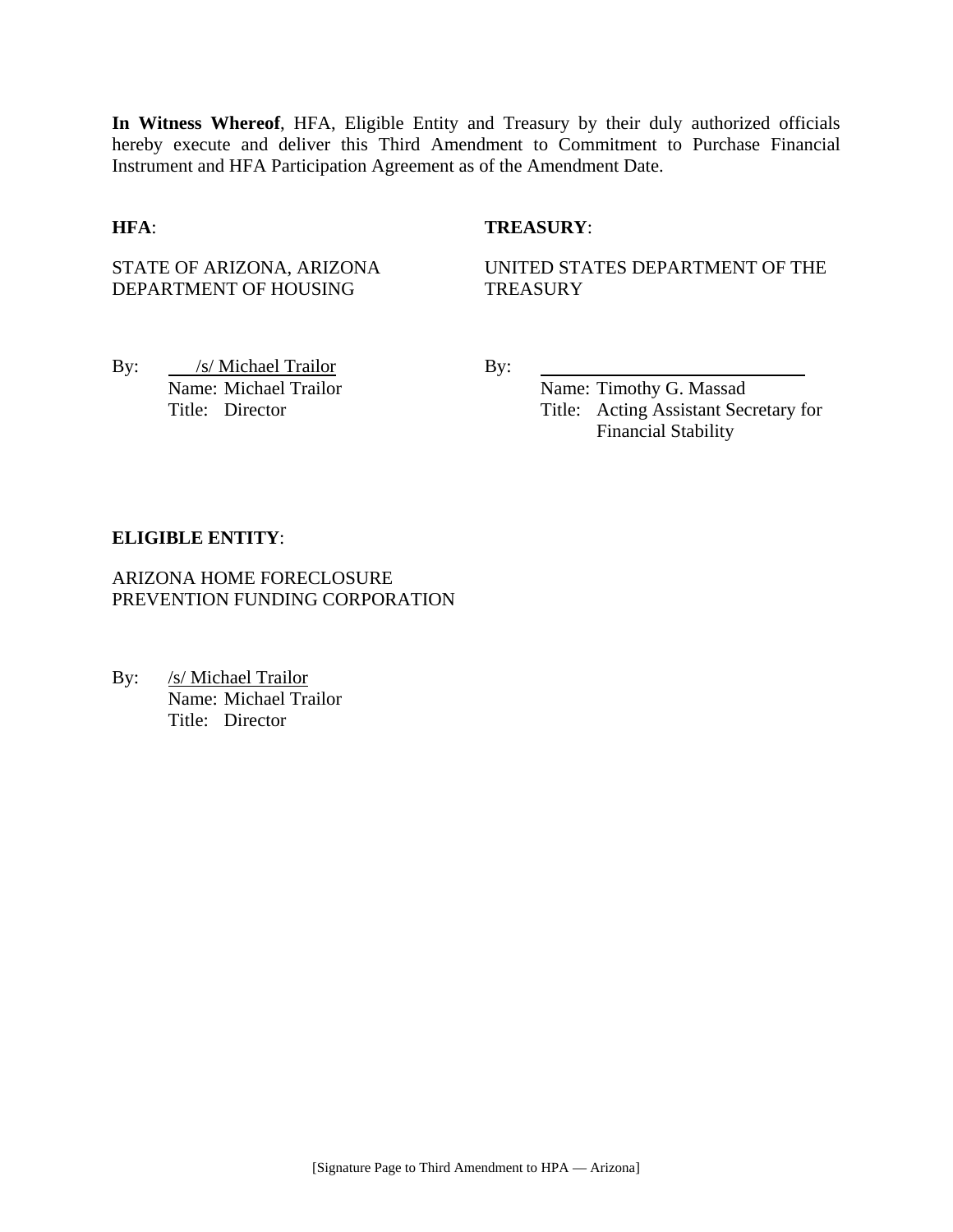In Witness Whereof, HFA, Eligible Entity and Treasury by their duly authorized officials hereby execute and deliver this Third Amendment to Commitment to Purchase Financial Instrument and HFA Participation Agreement as of the Amendment Date.

#### HFA:

#### **TREASURY:**

STATE OF ARIZONA, ARIZONA DEPARTMENT OF HOUSING

UNITED STATES DEPARTMENT OF THE **TREASURY** 

 $By:$ 

Name: Title:

By:

Name: Timothy G. Massad Title: Acting Assistant Secretary for Financial Stability

#### **ELIGIBLE ENTITY:**

ARIZONA HOME FORECLOSURE PREVENTION FUNDING CORPORATION

By:

Name: Title: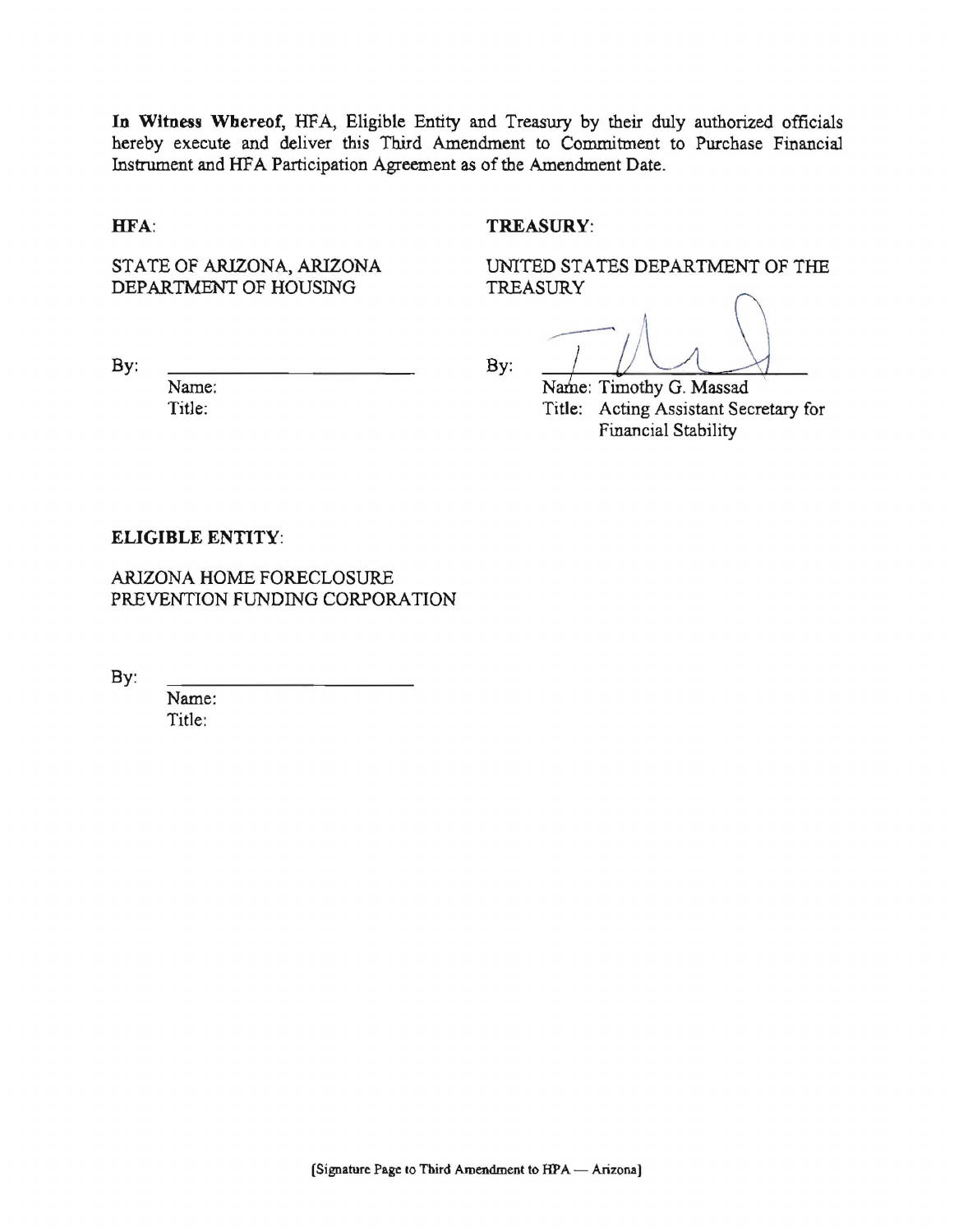# **EXHIBITS AND SCHEDULES**

Schedule A Basic Information<br>Schedule B Service Schedules

Schedule B Service Schedules<br>Schedule C Permitted Expenses

Permitted Expenses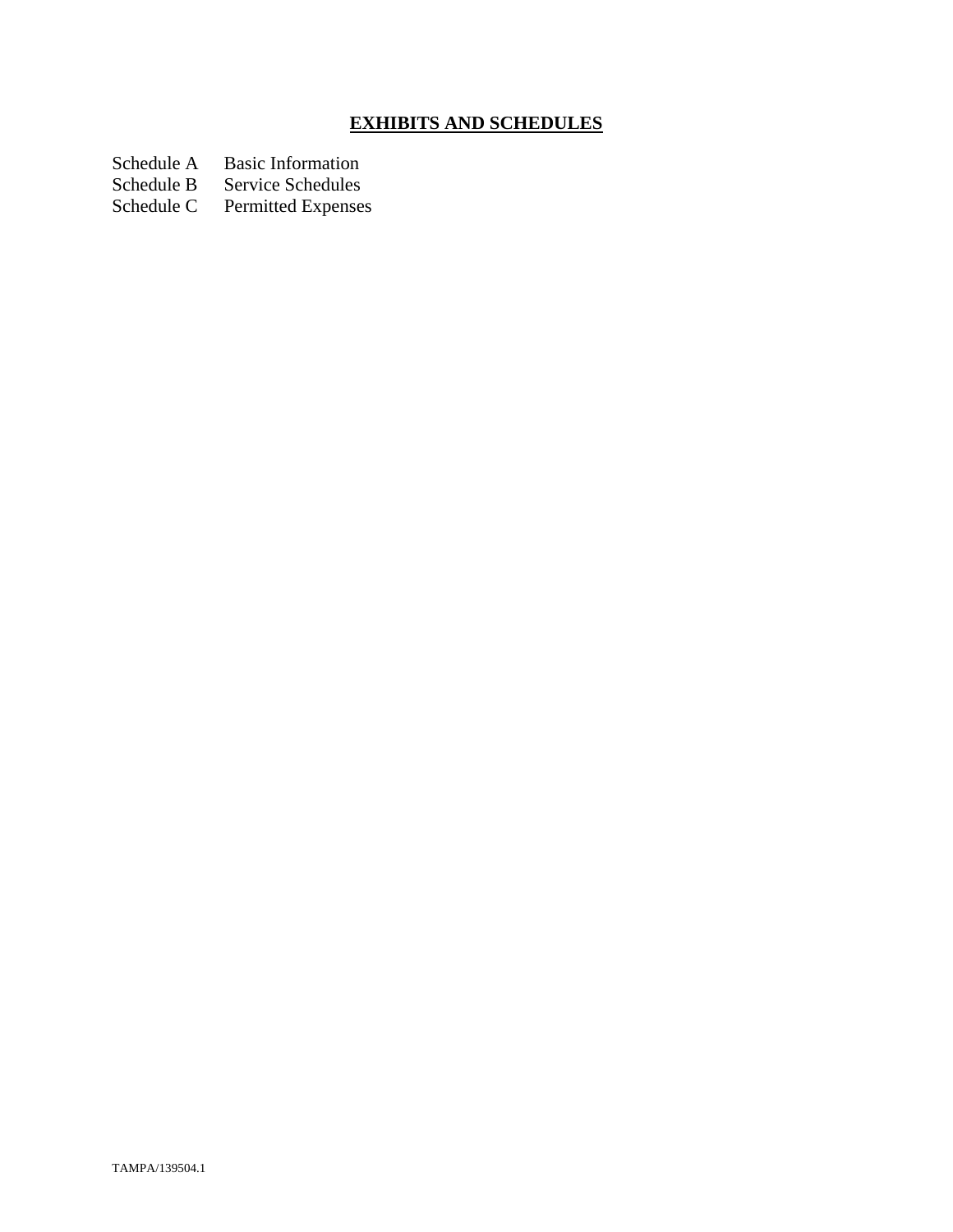#### **SCHEDULE A**

## **BASIC INFORMATION**

Eligible Entity Information:<br>Name of the Eligible Entity:

Arizona Home Foreclosure Prevention Funding Corporation Corporate or other organizational form: Arizona Non-Profit corporation

Jurisdiction of organization: Arizona domiciliary

Notice Information:

# HFA Information: Name of HFA: State of Arizona, Arizona Department of Housing Organizational form: Constituent Department of the State of Arizona Date of Application: April 16, 2010 Date of Action Plan: September 1, 2010 Notice Information:

| <b>Program Participation Cap:</b>                                               | \$267,766,006.00 |
|---------------------------------------------------------------------------------|------------------|
| Portion of Program Participation Cap<br><b>Representing Original HHF Funds:</b> | \$125,100,000.00 |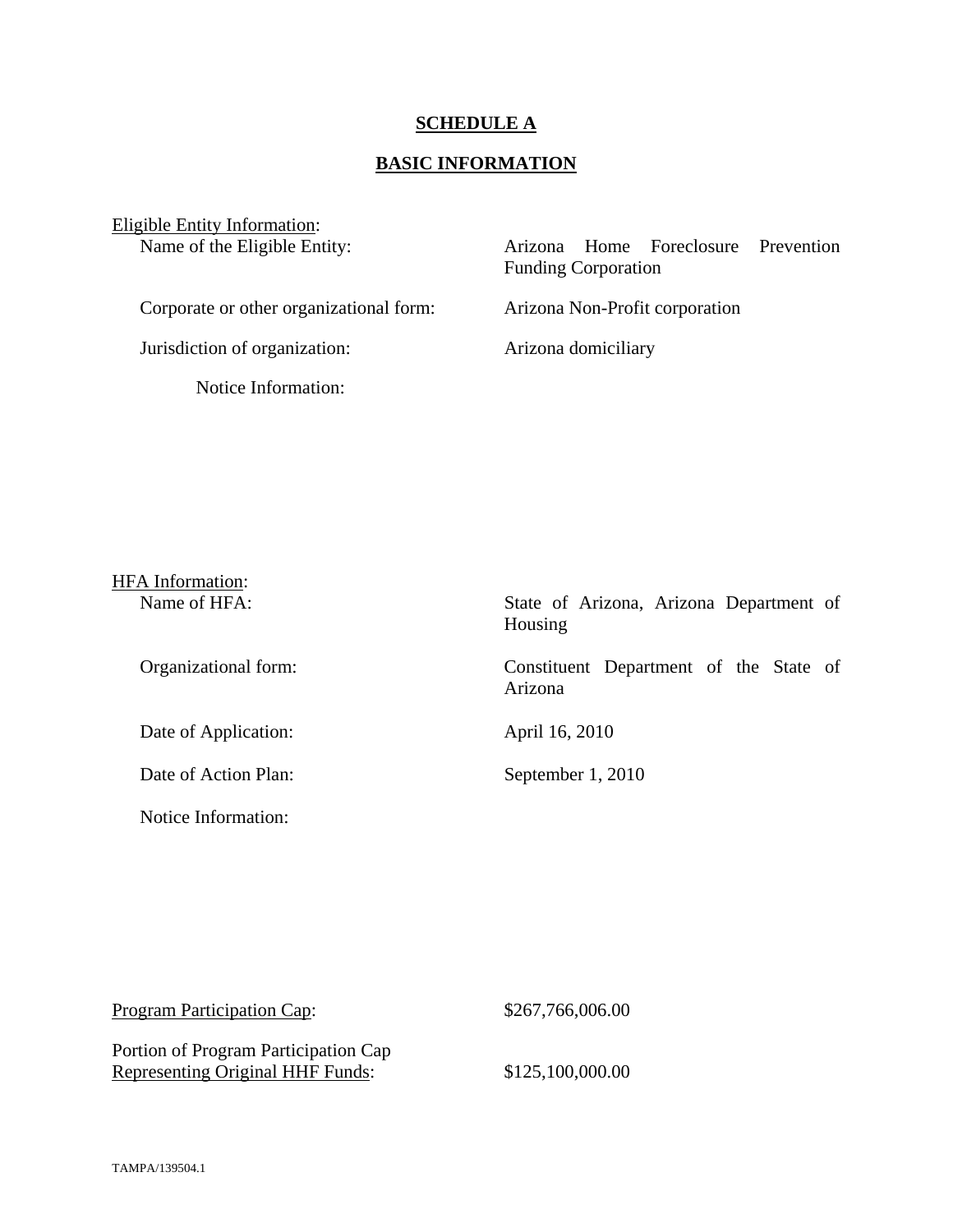| Portion of Program Participation Cap                   |                                                                                                                                                        |
|--------------------------------------------------------|--------------------------------------------------------------------------------------------------------------------------------------------------------|
| <b>Representing Unemployment HHF Funds:</b>            | N/A                                                                                                                                                    |
| Permitted Expenses:                                    | \$19,466,006.00                                                                                                                                        |
| Closing Date:                                          | August 3, 2010                                                                                                                                         |
| <b>First Amendment Date:</b>                           | September 23, 2010                                                                                                                                     |
| <b>Second Amendment Date:</b>                          | September 29, 2010                                                                                                                                     |
| Third Amendment Date:                                  | December 16, 2010                                                                                                                                      |
| <b>Eligible Entity Depository Account Information:</b> | See account information set forth in the<br>Depository Account Control Agreement<br>between Treasury and Eligible Entity<br>regarding the HHF Program. |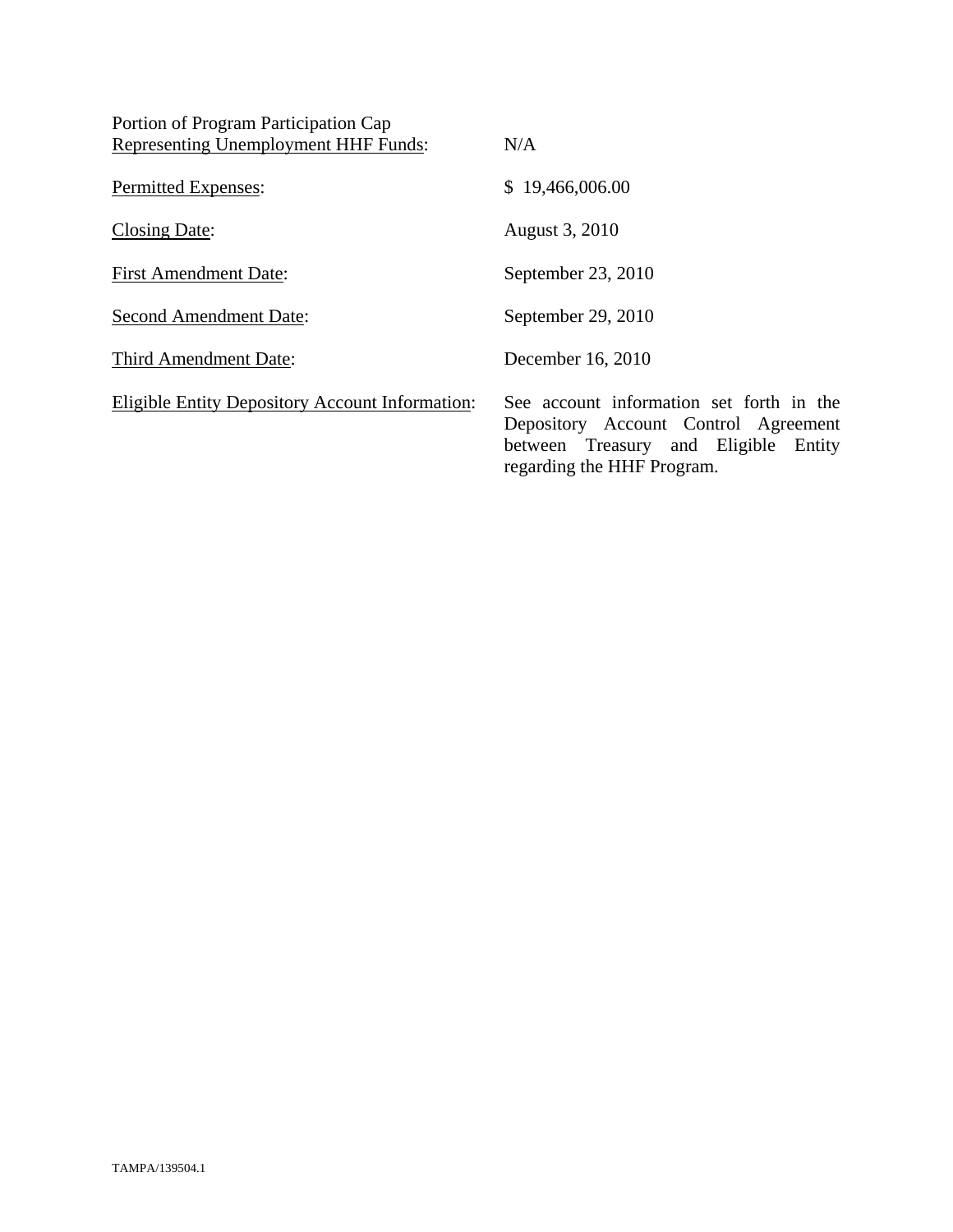#### **SCHEDULE B**

#### **SERVICE SCHEDULES**

The Service Schedules attached as Schedule B to the Current HPA are hereby deleted in their entirety and replaced with the attached Service Schedules (numbered sequentially as Service Schedule B-1, Service Schedule B-2, et. seq.), which collectively comprise Schedule B to the HPA.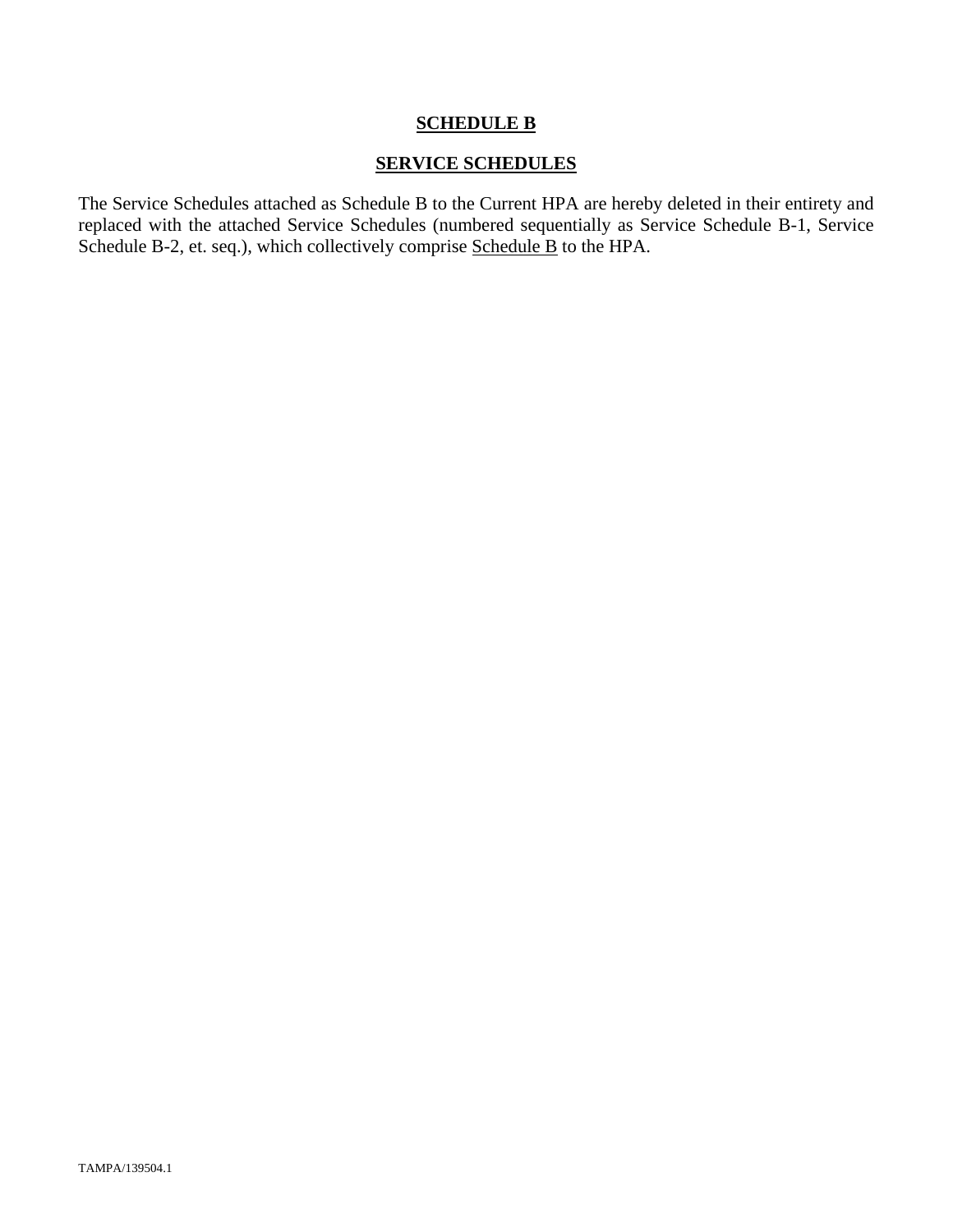# **SERVICE SCHEDULE B-1**

# **SAVEMYHOMEAZ Permanent Modifications Component Summary Guidelines**

| 1. Program Overview        | The Permanent Modification Component is being<br>administered by the Arizona Department of Housing<br>("ADOH"). Efforts may include principal reduction, interest<br>rate reduction, and/or term extension to achieve a monthly<br>payment that does not exceed 31% of the borrower's<br>monthly income. Borrowers that are suffering an approved<br>hardship, demonstrate personal responsibility, and whose<br>principal outstanding mortgage balance exceeds 120% of the<br>present market value of the borrower's residence may be<br>eligible for principal reduction assistance.                                                                                                              |
|----------------------------|-----------------------------------------------------------------------------------------------------------------------------------------------------------------------------------------------------------------------------------------------------------------------------------------------------------------------------------------------------------------------------------------------------------------------------------------------------------------------------------------------------------------------------------------------------------------------------------------------------------------------------------------------------------------------------------------------------|
|                            | Soft second loans will be made to eligible borrowers for up<br>to \$50,000 which will be applied to reduce the principal<br>balance of a borrower's primary mortgage. A borrower's<br>primary mortgage lender must agree to make a matching<br>reduction to the principal balance of the primary mortgage.<br>Loans will be for a term of ten (10) years and will include<br>provisions that will reduce the loan amount by twenty<br>percent $(20\%)$ per year for every year the borrower stays in<br>the home after five $(5)$ years. Each loan, to the extent not<br>previously forgiven, will be due upon the sale of the property<br>to the extent that the equity in the home has increased. |
| 2. Program Goals           | The central goal of the Permanent Modification Component<br>is to help homeowners avoid foreclosure by permanently<br>modifying a borrower's primary mortgage to achieve a<br>monthly payment that does not exceed 31% of the<br>borrower's monthly income. Loan modifications may<br>include principal reduction (the amount of any principal<br>reduction provided by HHF Program funds must be matched<br>by a borrower's lender/servicer), interest rate reduction,<br>The Permanent Modification<br>and/or term extension.<br>Component aspires to achieve a ninety percent (90%)<br>success rate in modifying loans with the borrowers'<br>lenders/servicers.                                 |
| 3. Target Population/Areas | The targeted populations are households whose income does<br>not exceed 120% Area Median Income ("AMI") and that<br>exhibit a commitment to retaining their home and can                                                                                                                                                                                                                                                                                                                                                                                                                                                                                                                            |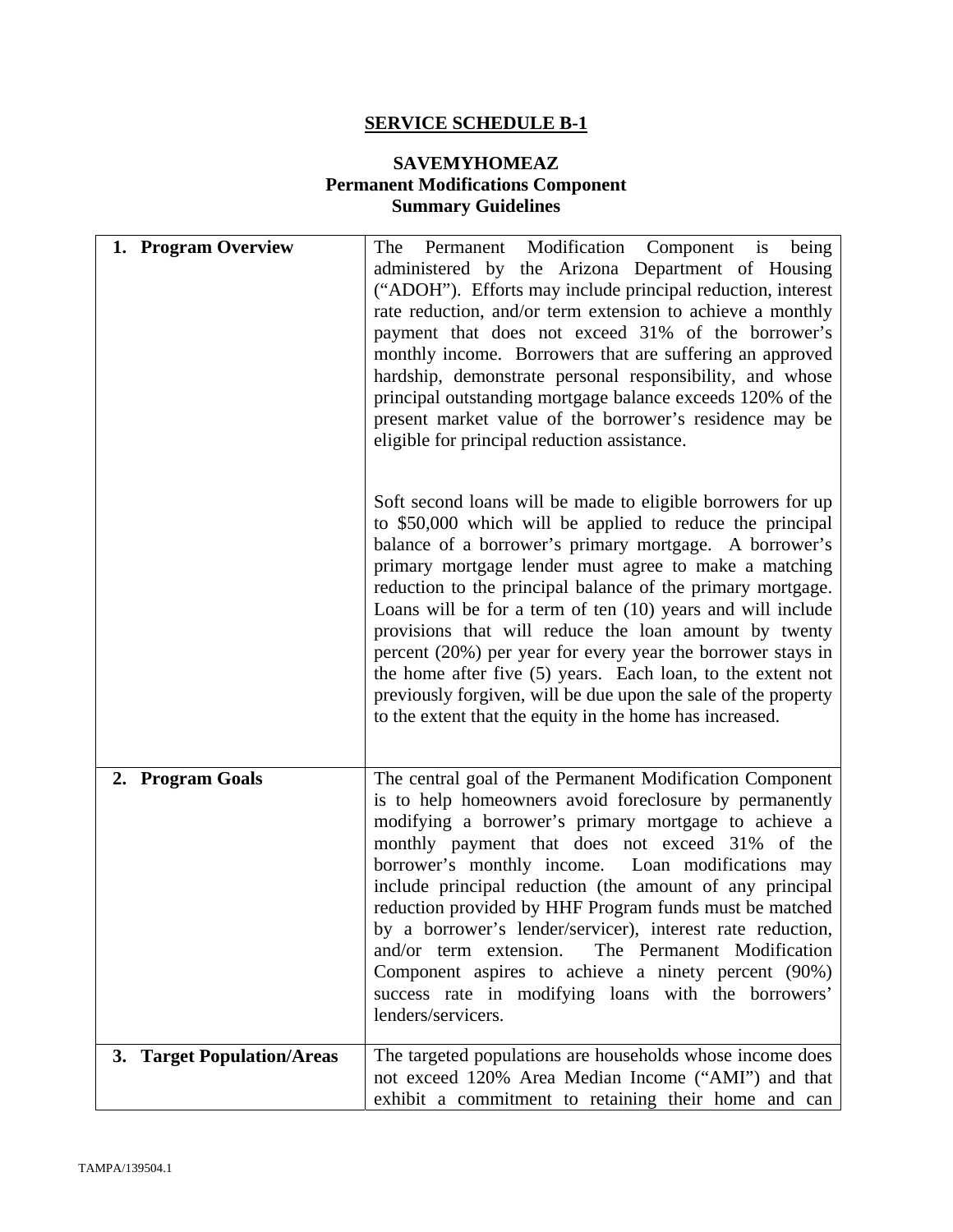|                                                                         | demonstrate an ability to maintain a financial obligation for<br>the home. These households will be analyzed based on two<br>primary factors which are affordability and profitability.<br>Each household will be evaluated to determine an affordable<br>and sustainable monthly mortgage payment according to its<br>gross monthly income.<br>It is projected that program assistance will be provided to<br>targeted areas according to the following breakdown of<br>counties.<br>These projections are based on population,<br>delinquent loans and pending foreclosures in these areas.<br>Maricopa County, 79% of program funds<br>Pima County, 9% of program funds<br>Pinal County, 9% of program funds<br>All other areas, 3% of program funds                                                                                                                                                                                  |
|-------------------------------------------------------------------------|------------------------------------------------------------------------------------------------------------------------------------------------------------------------------------------------------------------------------------------------------------------------------------------------------------------------------------------------------------------------------------------------------------------------------------------------------------------------------------------------------------------------------------------------------------------------------------------------------------------------------------------------------------------------------------------------------------------------------------------------------------------------------------------------------------------------------------------------------------------------------------------------------------------------------------------|
| 4. Program Allocation<br>(Excluding Administrative<br><b>Expenses</b> ) | \$216,800,000.00                                                                                                                                                                                                                                                                                                                                                                                                                                                                                                                                                                                                                                                                                                                                                                                                                                                                                                                         |
| <b>5. Borrower Eligibility</b><br><b>Criteria</b>                       | Eligible financial hardship. Eligible financial hardships<br>$\bullet$<br>include: reduced income due to under employment,<br>medical condition divorce or death. Borrower will be<br>required to provide a financial hardship affidavit.<br>Property must be borrower's primary residence (single<br>$\bullet$<br>family unit).<br>120%<br>of<br>AMI<br>household<br>maximum<br>income<br>$\bullet$<br>(underemployed).<br>Present dollar value of 31% of monthly gross income<br>$\bullet$<br>must be equal to or greater than NPV of REO.<br>Eligibility determined through application process and<br>application evaluation by ADOH and HUD approved<br>counselors.<br>Funds will be monitored, allocated and distributed based<br>٠<br>on approved application request and adjusted upon<br>successful modification. No commitments will be made<br>to borrowers beyond the capacity of Permanent<br>Modification Component funds. |
| 6. Property/Loan Eligibility<br><b>Criteria</b>                         | Property must be owner occupied.<br>$\bullet$<br>Mortgage amount must be equal to or less than GSE<br>$\bullet$<br>conforming limits.<br>Mortgage must be a traditional fixed rate, 30-year, fully<br>$\bullet$<br>amortized and full income documented mortgage to<br>qualify.                                                                                                                                                                                                                                                                                                                                                                                                                                                                                                                                                                                                                                                          |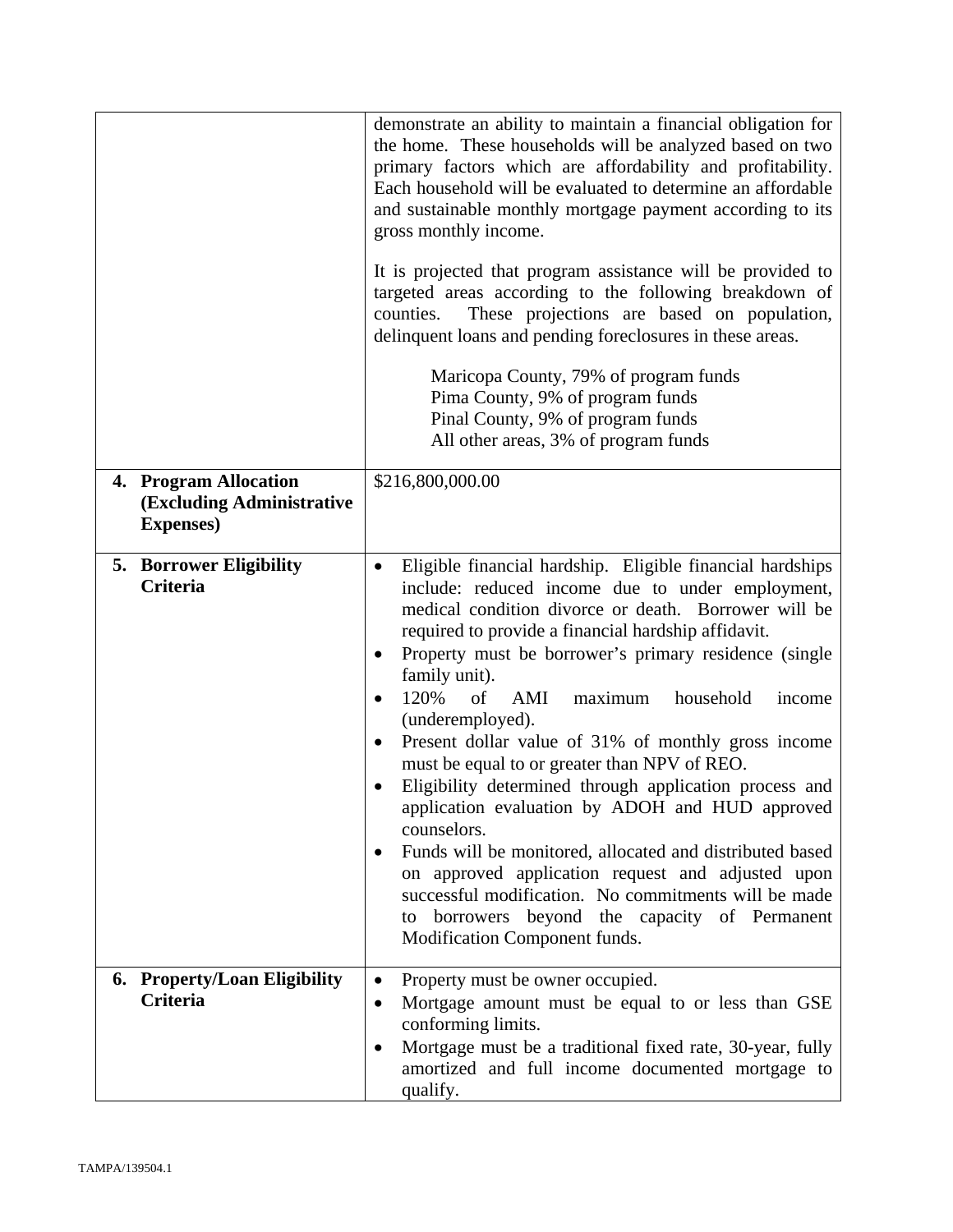| 7. Program Exclusions                                      | Purchase money mortgage(s) or rate and term refinance<br>$\bullet$<br>of purchase money mortgage(s).<br>60 days delinquent on mortgage.<br>٠<br>At least 60 days prior to the scheduled date of a trustee's<br>sale with respect to borrower's residence.<br>Refinance cash out mortgages.<br>$\bullet$<br>Cash out second mortgages and home equity lines of<br>٠<br>credit.<br>Current mortgage payment is equal to or less than 31%<br>of borrower's monthly gross income.                                                                                                                                                                                                                                                                                                                                                                                                                                                                                                                                                                                                                                                                                                                                                                                                                          |
|------------------------------------------------------------|--------------------------------------------------------------------------------------------------------------------------------------------------------------------------------------------------------------------------------------------------------------------------------------------------------------------------------------------------------------------------------------------------------------------------------------------------------------------------------------------------------------------------------------------------------------------------------------------------------------------------------------------------------------------------------------------------------------------------------------------------------------------------------------------------------------------------------------------------------------------------------------------------------------------------------------------------------------------------------------------------------------------------------------------------------------------------------------------------------------------------------------------------------------------------------------------------------------------------------------------------------------------------------------------------------|
| 8. Structure of Assistance                                 | The Permanent Modifications Component will provide up-<br>front, soft second loans to eligible borrowers for up to<br>\$50,000 depending upon individual circumstances. Notes on<br>the soft second loans will be for a term of ten $(10)$ years in<br>favor of the Eligible Entity. A forgiveness clause will<br>reduce the loan amount due by 20 percent $(20\%)$ a year for<br>every year the consumer stays in the home after five years.<br>At the end of the ten $(10)$ years the note will be considered<br>satisfied and ADOH will release the second lien connected<br>with the note. These soft second loans will be utilized to<br>reduce a portion of the principal on the loan, the amount of<br>which will be required to be matched by the primary<br>lender/servicer. During the period of the loan it will be "due<br>on sale." Any remaining amount not previously "forgiven"<br>will be due, if the home has increased in equity. If the home<br>has not increased in equity to the degree necessary to repay<br>the note, all or a portion of the note may be forgiven so as<br>not to create additional hardships on the borrower/seller at<br>the time of closing. Any loan proceeds that are returned to<br>the Program would be reutilized to assist additional<br>homeowners. |
| 9. Per Household Assistance                                | \$50,000 is the Maximum Amount of Assistance.<br>$\bullet$<br>\$30,000 is the Estimated Median Amount of Assistance.<br>$\bullet$                                                                                                                                                                                                                                                                                                                                                                                                                                                                                                                                                                                                                                                                                                                                                                                                                                                                                                                                                                                                                                                                                                                                                                      |
| <b>10. Duration of Assistance</b>                          | Permanent modification assistance will be disbursed in full<br>at the initial completion of the modification agreement.                                                                                                                                                                                                                                                                                                                                                                                                                                                                                                                                                                                                                                                                                                                                                                                                                                                                                                                                                                                                                                                                                                                                                                                |
| 11. Estimated Number of<br><b>Participating Households</b> | It is anticipated that the Permanent Modification Component<br>will assist a minimum of 4,336 households in avoiding<br>imminent foreclosures. Based upon the median or estimated<br>average amount of assistance we could assist as many as<br>7,227 households.                                                                                                                                                                                                                                                                                                                                                                                                                                                                                                                                                                                                                                                                                                                                                                                                                                                                                                                                                                                                                                      |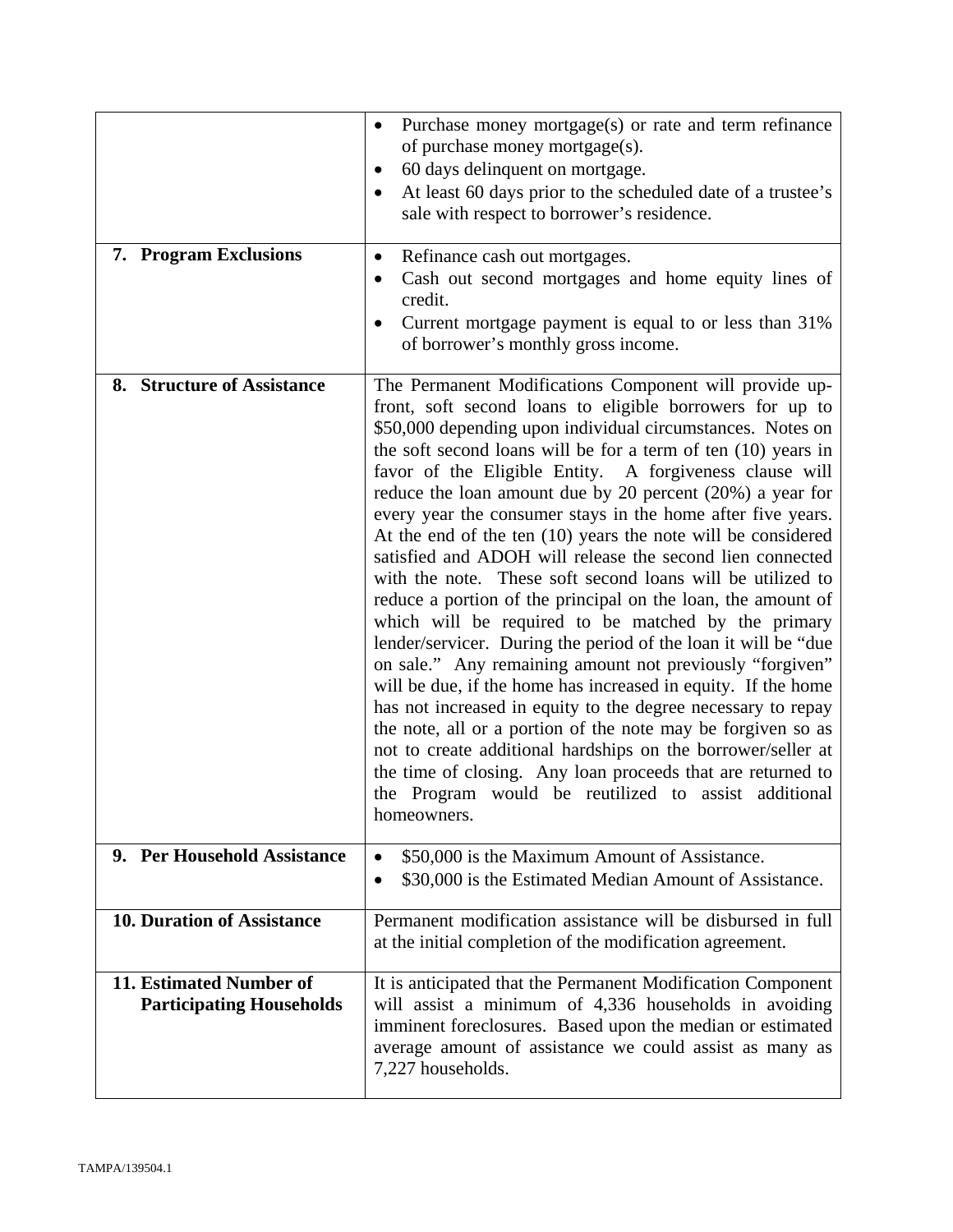| 12. Program<br><b>Inception/Duration</b>                                            | It is expected that the program will be available in a<br>controlled rollout environment 3 weeks from Treasury's<br>approval of the program. The complete rollout of the<br>program will occur approximately 4 weeks later, after the<br>satisfactory assessment and adjustments as determined<br>necessary in the controlled rollout.<br>It is projected that assistance will be expended over a three<br>year period of time. However, repayment of assistance may<br>extend this time frame one or two additional years.                                                                                                                                                                                                                                                                                                    |
|-------------------------------------------------------------------------------------|--------------------------------------------------------------------------------------------------------------------------------------------------------------------------------------------------------------------------------------------------------------------------------------------------------------------------------------------------------------------------------------------------------------------------------------------------------------------------------------------------------------------------------------------------------------------------------------------------------------------------------------------------------------------------------------------------------------------------------------------------------------------------------------------------------------------------------|
| 13. Program Interactions with<br>Other Programs (e.g. other<br><b>HFA</b> programs) | N/A                                                                                                                                                                                                                                                                                                                                                                                                                                                                                                                                                                                                                                                                                                                                                                                                                            |
| 14. Program Interactions with<br><b>HAMP</b>                                        | Borrowers for the Permanent Modification Component must<br>be ineligible or denied for HAMP.                                                                                                                                                                                                                                                                                                                                                                                                                                                                                                                                                                                                                                                                                                                                   |
| 15. Program Leverage with<br><b>Other Financial Resources</b>                       | In order to leverage the funds, ADOH requires the<br>lender/servicer to match any principal reduction provided<br>through the Permanent Modification Component. It is<br>expected that this match will be no less than one to one. In<br>some instances the lender/servicer will need to contribute a<br>larger amount based upon the affordability/ profitability<br>transaction and<br>the Permanent<br>$\sigma$ f<br>the<br>assessment<br>Modification<br>Component maximum<br>assistance<br>per<br>household. Lender match amounts up to and equal to the<br>amount of program funds for any homeowner shall be<br>credited at the time of closing of the modification. Lender<br>match amounts greater than the amount of program funds<br>may be credited after closing according to a schedule<br>satisfactory to ADOH. |
| 16. Qualify as an<br><b>Unemployment Program</b>                                    | N/A                                                                                                                                                                                                                                                                                                                                                                                                                                                                                                                                                                                                                                                                                                                                                                                                                            |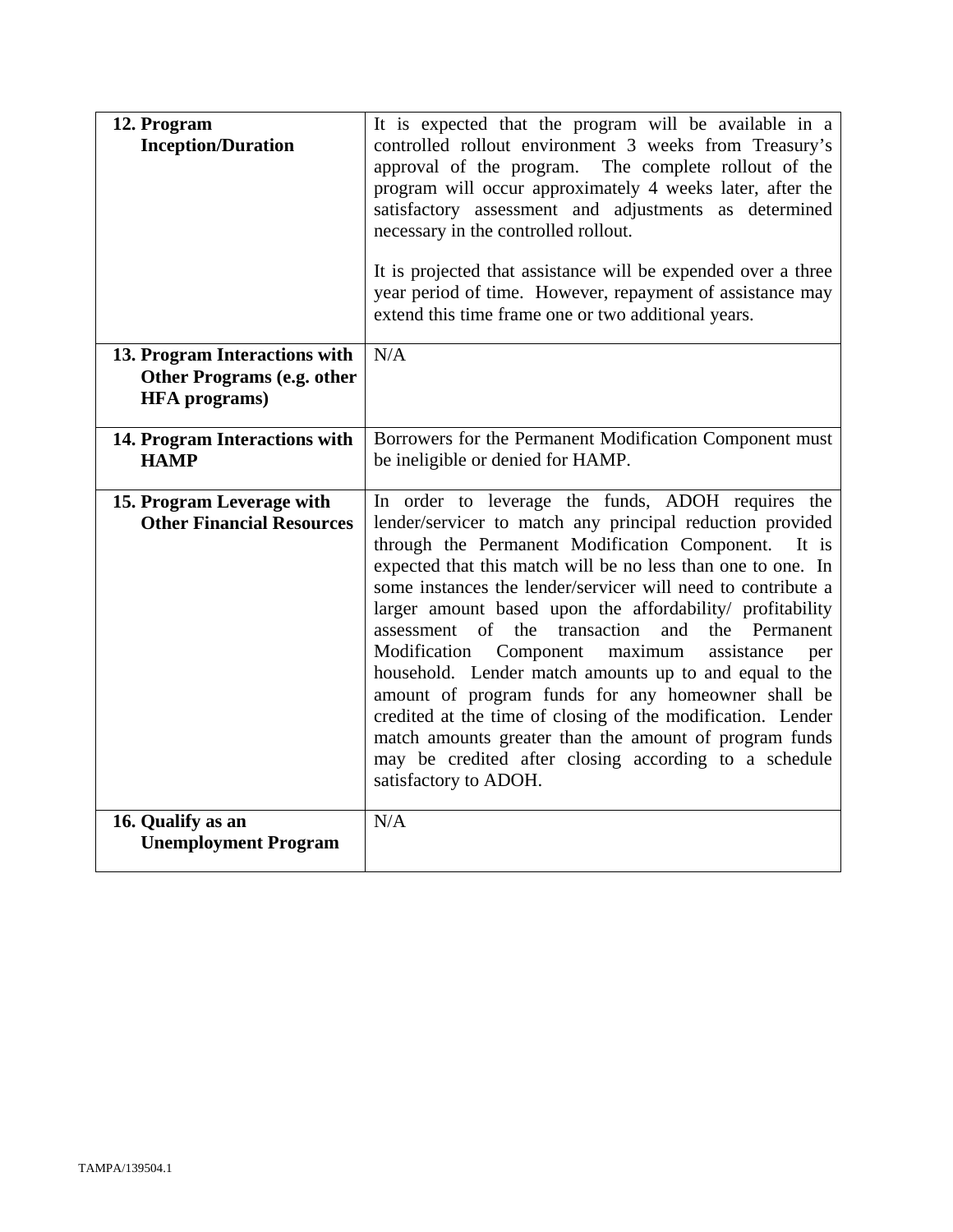# **SERVICE SCHEDULE B-2**

### **SAVEMYHOMEAZ Second Mortgage Assistance Component Summary Guidelines**

| 1. Program Overview                                                              | Under the Second Mortgage Assistance Component,<br>assistance of up to \$5,000 will be provided to remove<br>second mortgages if necessary to modify the terms of<br>primary loans. This amount may also be available to<br>second mortgage itself is<br>borrowers where the<br>burdensome.                                                                                                                                                                                                                                                                                                                                                                                                                                                                                                                                                                                                               |
|----------------------------------------------------------------------------------|-----------------------------------------------------------------------------------------------------------------------------------------------------------------------------------------------------------------------------------------------------------------------------------------------------------------------------------------------------------------------------------------------------------------------------------------------------------------------------------------------------------------------------------------------------------------------------------------------------------------------------------------------------------------------------------------------------------------------------------------------------------------------------------------------------------------------------------------------------------------------------------------------------------|
| 2. Program Goals                                                                 | The goals of the Second Mortgage Assistance Component<br>is to help homeowners avoid foreclosure by eliminating a<br>second mortgage if necessary to modify the terms of the<br>primary loan, and to reduce the likelihood that a borrower<br>will re-default under its primary loan as a result of the<br>burden of a second mortgage.                                                                                                                                                                                                                                                                                                                                                                                                                                                                                                                                                                   |
| 3. Target Population/Areas                                                       | The targeted populations are households whose income<br>does not exceed 120% AMI and that exhibit a<br>commitment to retaining their home and can demonstrate<br>an ability to maintain a financial obligation for the home.<br>These households will be analyzed based on two primary<br>factors which are affordability and profitability. Each<br>household will be evaluated to determine an affordable<br>and sustainable monthly mortgage payment according to<br>its gross monthly income.<br>It is projected that program assistance will be provided to<br>targeted areas according to the following breakdown of<br>counties. These projections are based on population,<br>delinquent loans and pending foreclosures in these areas.<br>Maricopa County, 75% of program funds<br>Pima County, 8% of program funds<br>Pinal County, 9% of program funds<br>All other areas, 8% of program funds |
| <b>Program Allocation</b><br>4.<br>(Excluding<br><b>Administrative Expenses)</b> | \$7,500,000.00                                                                                                                                                                                                                                                                                                                                                                                                                                                                                                                                                                                                                                                                                                                                                                                                                                                                                            |
| <b>5. Borrower Eligibility</b>                                                   | financial<br>hardship.<br>financial<br>Eligible<br>Eligible<br>$\bullet$<br>reduced income due to under<br>hardships include:                                                                                                                                                                                                                                                                                                                                                                                                                                                                                                                                                                                                                                                                                                                                                                             |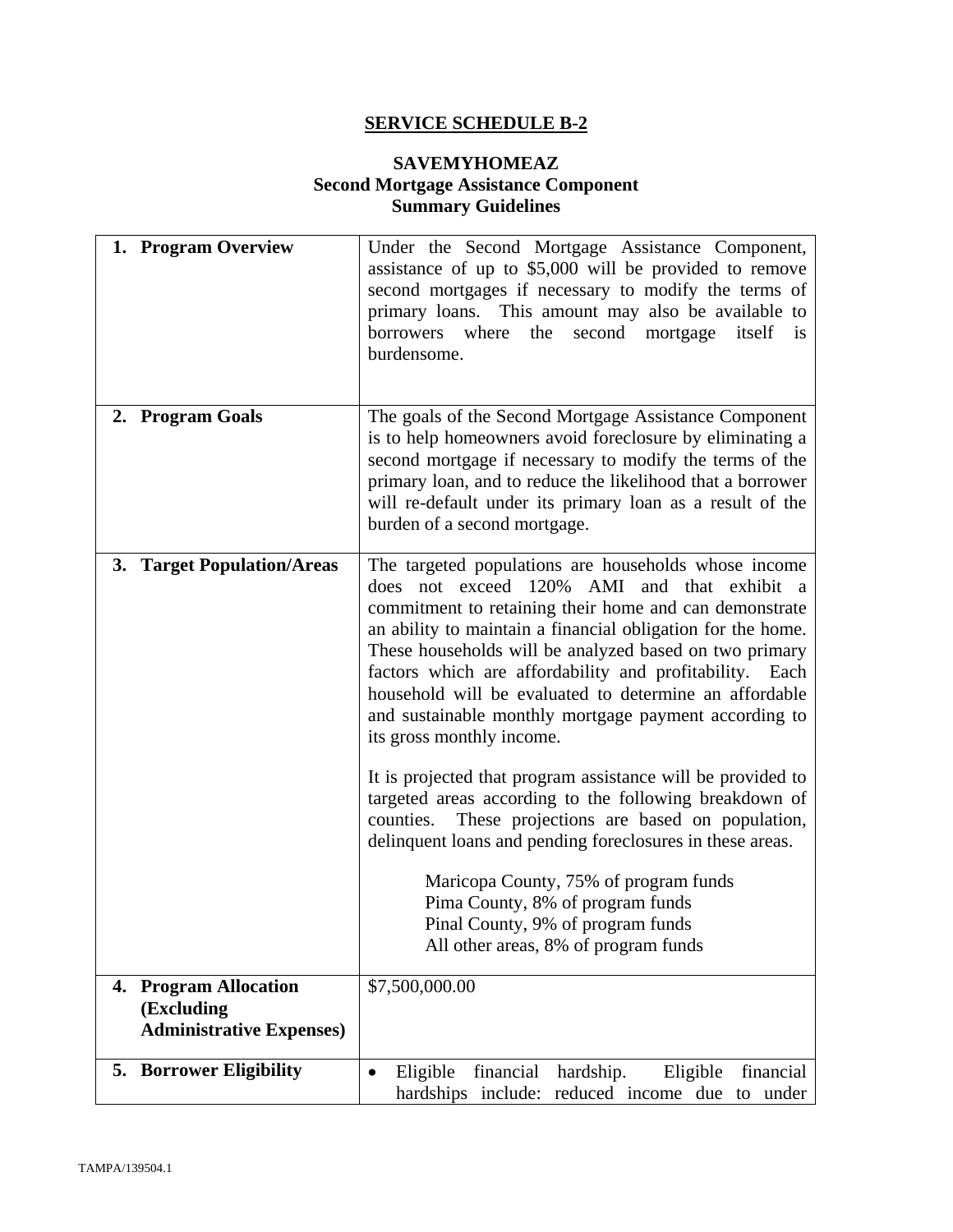| <b>Criteria</b>                                 | employment, medical condition divorce or death.<br>Borrower will be required to provide a financial<br>hardship affidavit.<br>Property must be borrower's primary residence (single<br>family unit).<br>120% of AMI maximum household income.<br>$\bullet$<br>Present dollar value of 31% of monthly gross income<br>must be equal to or greater than NPV of REO.                                                                                                                                                                                                                                                                                                                                                                                                                                                                                                                                                                                                                                                                                                                                                                                         |
|-------------------------------------------------|-----------------------------------------------------------------------------------------------------------------------------------------------------------------------------------------------------------------------------------------------------------------------------------------------------------------------------------------------------------------------------------------------------------------------------------------------------------------------------------------------------------------------------------------------------------------------------------------------------------------------------------------------------------------------------------------------------------------------------------------------------------------------------------------------------------------------------------------------------------------------------------------------------------------------------------------------------------------------------------------------------------------------------------------------------------------------------------------------------------------------------------------------------------|
| 6. Property/Loan Eligibility<br><b>Criteria</b> | Property must be owner occupied.<br>٠<br>Mortgage amount must be equal to or less than GSE<br>conforming limits.<br>Mortgage must be a traditional fixed rate, 30-year,<br>fully amortized and full income documented mortgage<br>to qualify.<br>Purchase money mortgage(s) or rate and term<br>refinances.<br>60 days delinquent on mortgage.<br>At least 60 days prior to the scheduled date of a<br>trustee's sale with respect to borrower's residence.                                                                                                                                                                                                                                                                                                                                                                                                                                                                                                                                                                                                                                                                                               |
| 7. Program Exclusions                           | Refinance cash out mortgages.<br>٠<br>Cash out second mortgages and home equity lines of<br>$\bullet$<br>credit<br>Current mortgage payment is equal to or less than<br>31% of borrower's monthly gross income.                                                                                                                                                                                                                                                                                                                                                                                                                                                                                                                                                                                                                                                                                                                                                                                                                                                                                                                                           |
| 8. Structure of Assistance                      | The Second Mortgage Assistance Component will provide<br>up-front, soft second loans to eligible borrowers<br>depending upon individual circumstances. Notes on the<br>soft second loans will be for a term of ten (10) years in<br>favor of the Eligible Entity. A forgiveness clause will<br>reduce the loan amount due by 20 percent (20%) a year<br>for every year the consumer stays in the home after five<br>years. At the end of the ten $(10)$ years the note will be<br>considered satisfied and ADOH will release the second<br>lien connected with the note. These soft second loans will<br>be utilized to reduce a portion of the principal on the loan,<br>the amount of which will be required to be matched by the<br>primary lender/servicer. During the period of the loan it<br>will be "due on sale." Any remaining amount not<br>previously "forgiven" will be due, if the home has<br>increased in equity. If the home has not increased in<br>equity to the degree necessary to repay the note, all or a<br>portion of the note may be forgiven so as not to create<br>additional hardships on the borrower/seller at the time of |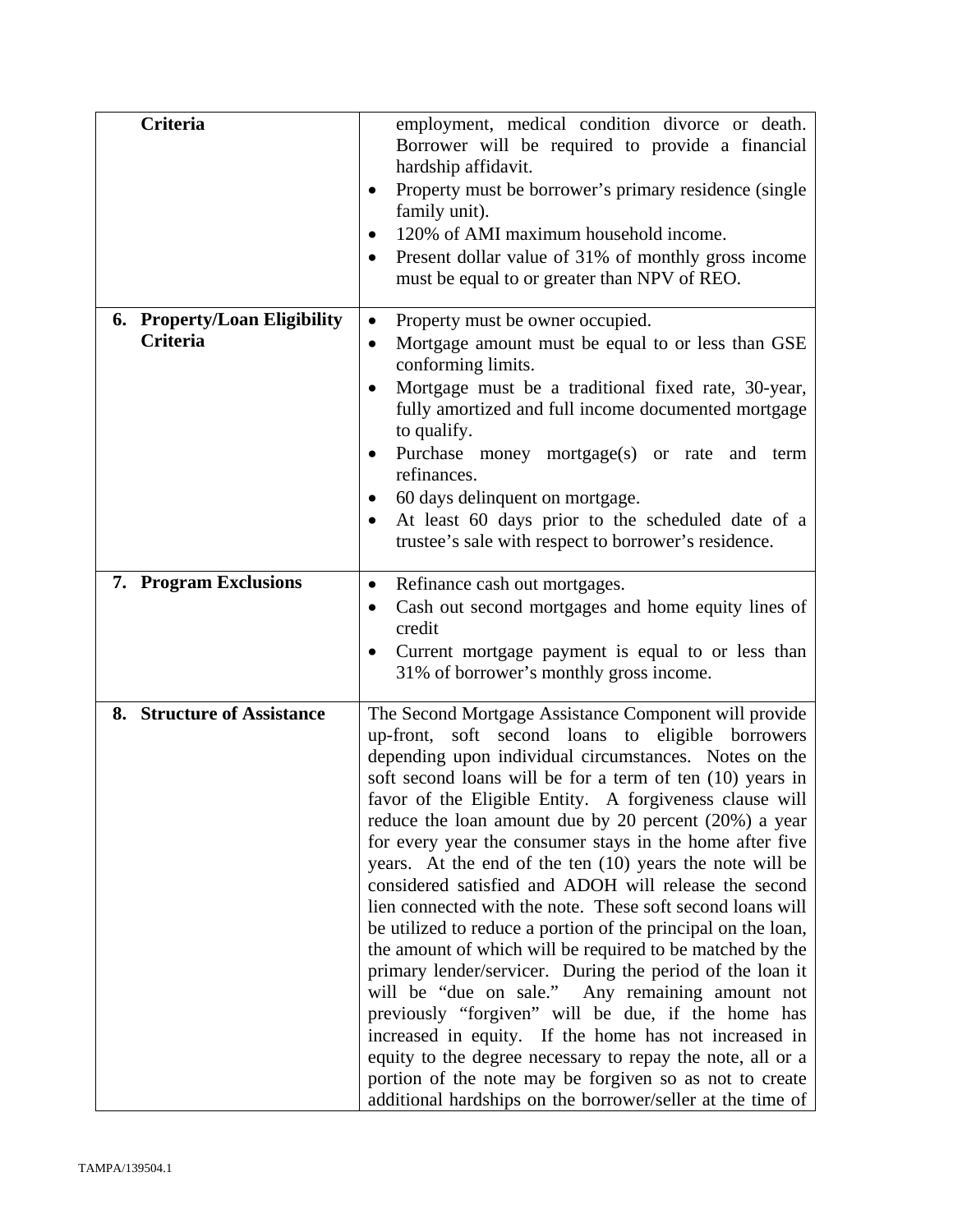|                                                                              | Any loan proceeds that are returned to the<br>closing.<br>would be reutilized to assist<br>Program<br>additional<br>homeowners.                                                                                                                                                                                                        |
|------------------------------------------------------------------------------|----------------------------------------------------------------------------------------------------------------------------------------------------------------------------------------------------------------------------------------------------------------------------------------------------------------------------------------|
| 9. Per Household Assistance                                                  | \$5,000 Maximum of Second Mortgage Settlement<br>$\bullet$<br>Assistance.<br>$$4,000$ is<br>the Estimated Median Amount<br>- of<br>$\bullet$<br>Assistance.                                                                                                                                                                            |
| <b>10. Duration of Assistance</b>                                            | Second mortgage settlement will be disbursed in full at<br>the initial completion of the modification agreement.                                                                                                                                                                                                                       |
| 11. Estimated Number of<br><b>Participating Households</b>                   | It is anticipated that the Second Mortgage Assistance<br>Component will assist a minimum of 1,500 households in<br>avoiding imminent foreclosures. Based upon median or<br>estimated average amount of assistance ADOH could<br>assist as many as 1,875 households.                                                                    |
| 12. Program<br><b>Inception/Duration</b>                                     | It is expected that the program will be available in a<br>controlled rollout environment 3 weeks from Treasury's<br>approval of the program. The complete rollout of the<br>program will occur approximately 4 weeks later, after the<br>satisfactory assessment and adjustments as determined<br>necessary in the controlled rollout. |
|                                                                              | It is projected that assistance will be expended over a<br>three year period of time.<br>However, repayment of<br>assistance may extend this time frame one or two<br>additional years.                                                                                                                                                |
| 13. Program Interactions<br>with Other Programs (e.g.<br>other HFA programs) | N/A                                                                                                                                                                                                                                                                                                                                    |
| <b>14. Program Interactions</b><br>with HAMP                                 | for<br>the<br>Second<br>Mortgage Assistance<br><b>Borrowers</b><br>Component must be ineligible or denied for HAMP.                                                                                                                                                                                                                    |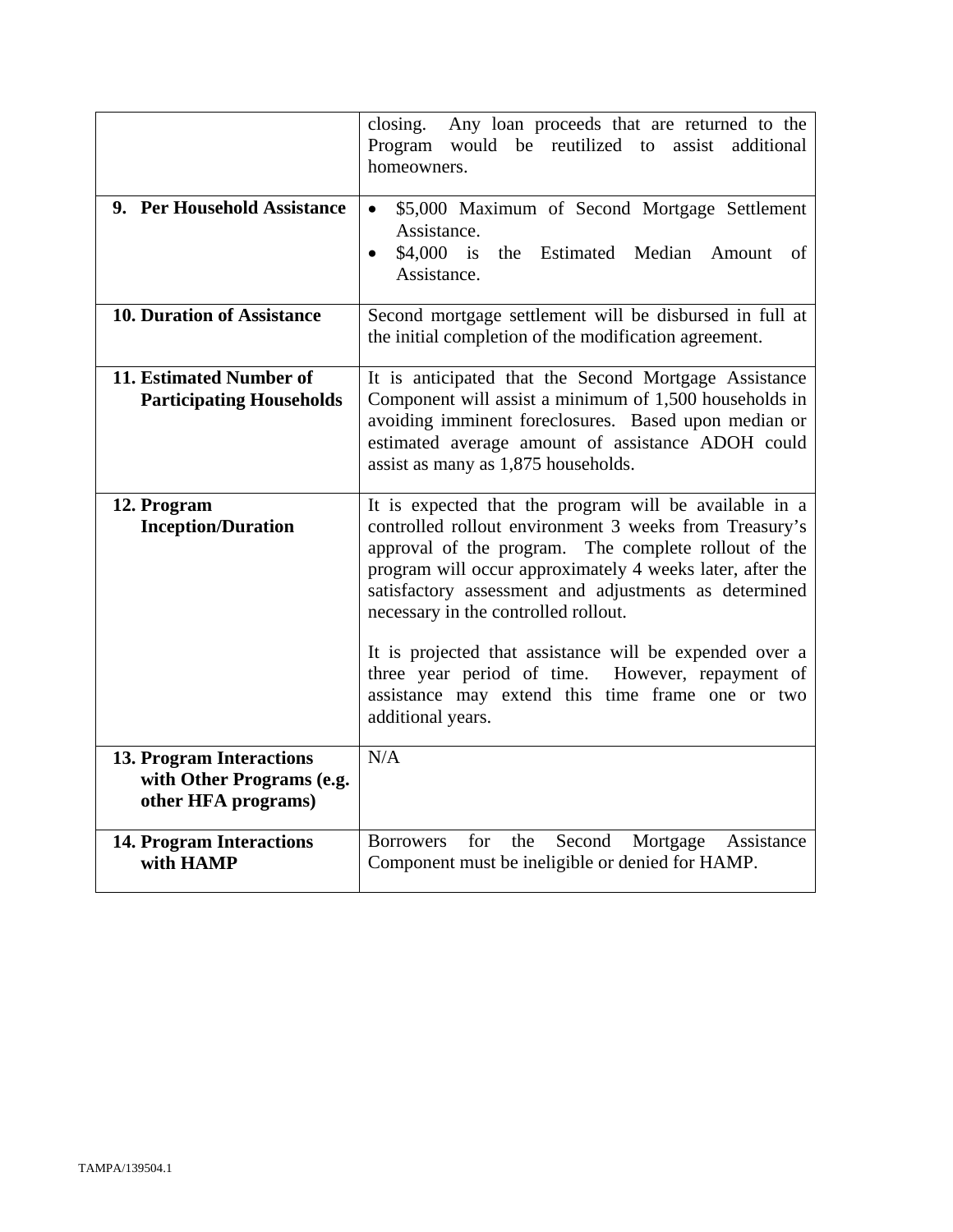| 15. Program Leverage with<br><b>Other Financial</b><br><b>Resources</b> | In order to leverage the funds, ADOH requires the<br>lender/servicer to match any principal reduction provided<br>through the Second Mortgage Assistance Component. It<br>is expected that this match will be no less than seven to<br>one. Lender match amounts up to and equal to the<br>amount of program funds for any homeowner shall be<br>credited at the time of closing of the modification. Lender<br>match amounts greater than the amount of program funds<br>may be credited after closing according to a schedule<br>satisfactory to ADOH. |
|-------------------------------------------------------------------------|----------------------------------------------------------------------------------------------------------------------------------------------------------------------------------------------------------------------------------------------------------------------------------------------------------------------------------------------------------------------------------------------------------------------------------------------------------------------------------------------------------------------------------------------------------|
| 16. Qualify as an<br><b>Unemployment Program</b>                        | N/A                                                                                                                                                                                                                                                                                                                                                                                                                                                                                                                                                      |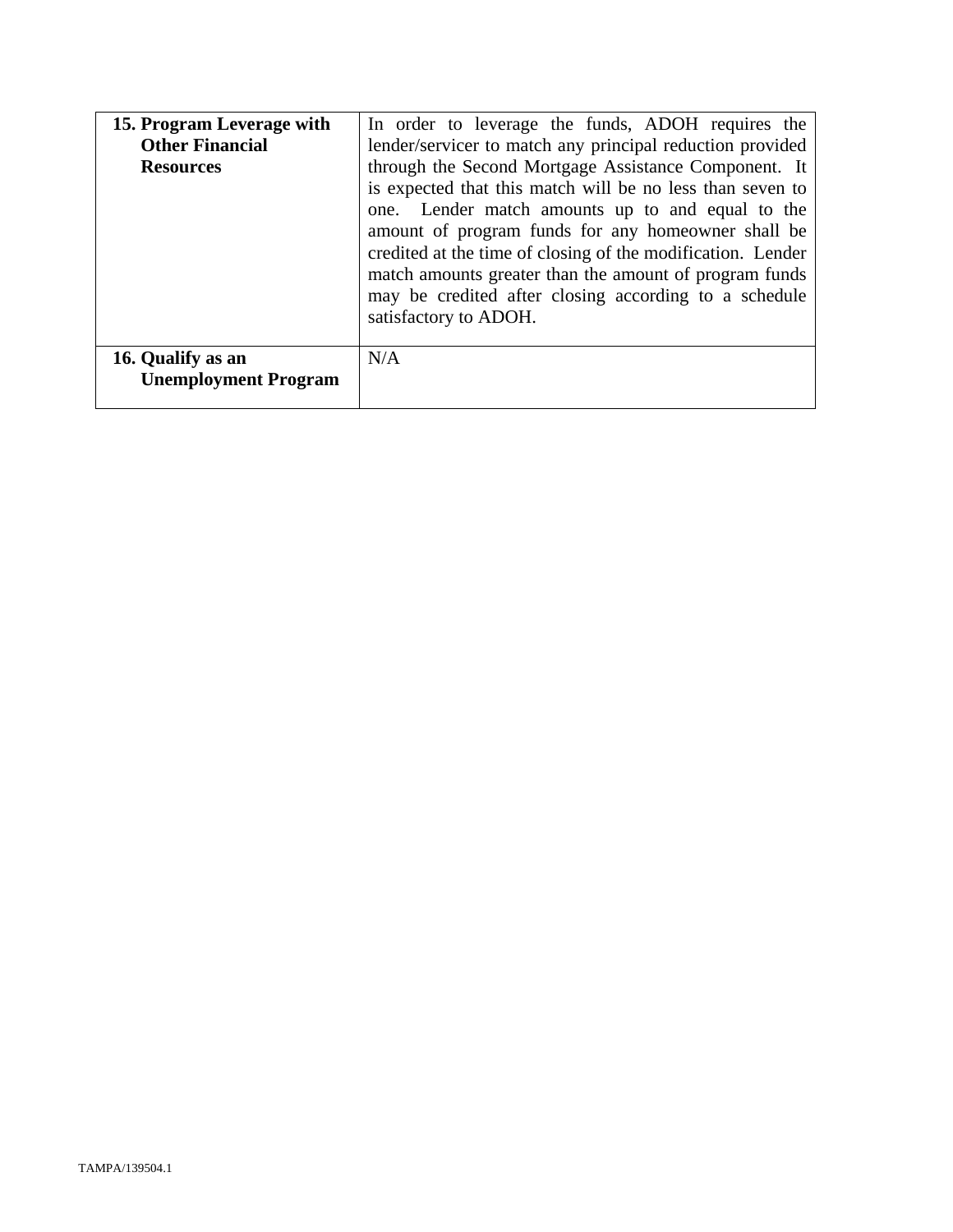# **SERVICE SCHEDULE B-3**

### **SAVEMYHOMEAZ Temporary Modification Component Summary Guidelines**

| 1. Program Overview        | The Temporary Modification Component is designed to<br>give unemployed or underemployed borrowers relief for<br>up to 24 months while seeking to become reemployed or<br>sufficiently employed (maximum<br>of<br>\$12,000<br>οf<br>This assistance may be used to pay monthly<br>assistance).<br>mortgage payments or to remove second mortgages as<br>necessary in order to modify the terms of the primary<br>mortgage.                                                                                                                                                                                                                                                                                                                                                                                                                   |
|----------------------------|---------------------------------------------------------------------------------------------------------------------------------------------------------------------------------------------------------------------------------------------------------------------------------------------------------------------------------------------------------------------------------------------------------------------------------------------------------------------------------------------------------------------------------------------------------------------------------------------------------------------------------------------------------------------------------------------------------------------------------------------------------------------------------------------------------------------------------------------|
| 2. Program Goals           | The goal of the Temporary Modification Component is to<br>help homeowners remain in their homes and prevent<br>avoidable foreclosures despite loss of income due to<br>unemployment or underemployment. The Temporary<br>Modification Component funds will reduce past due<br>payments, and provide borrower's additional time to find<br>alternate employment and replace income deeded to make<br>The Temporary Modification<br>mortgage payments.<br>Component is designed to complement other components<br>of the HHF Program. Funds available under the<br>Temporary Modification Component may also be applied<br>to remove second mortgages as necessary to modify the<br>terms of the primary loan.                                                                                                                                |
| 3. Target Population/Areas | The targeted populations are households whose income<br>AMI<br>not exceed 120%<br>and that exhibit a<br>does<br>commitment to retaining their home and can demonstrate<br>an ability to maintain a financial obligation for the home.<br>These households will be analyzed based on two primary<br>factors which are affordability and profitability.<br>Each<br>household will be evaluated to determine an affordable<br>and sustainable monthly mortgage payment according to<br>its gross monthly income.<br>It is projected that program assistance will be provided to<br>targeted areas according to the following breakdown of<br>counties.<br>These projections are based on population,<br>delinquent loans and pending foreclosures in these areas.<br>Maricopa County, 78% of program funds<br>Pima County, 9% of program funds |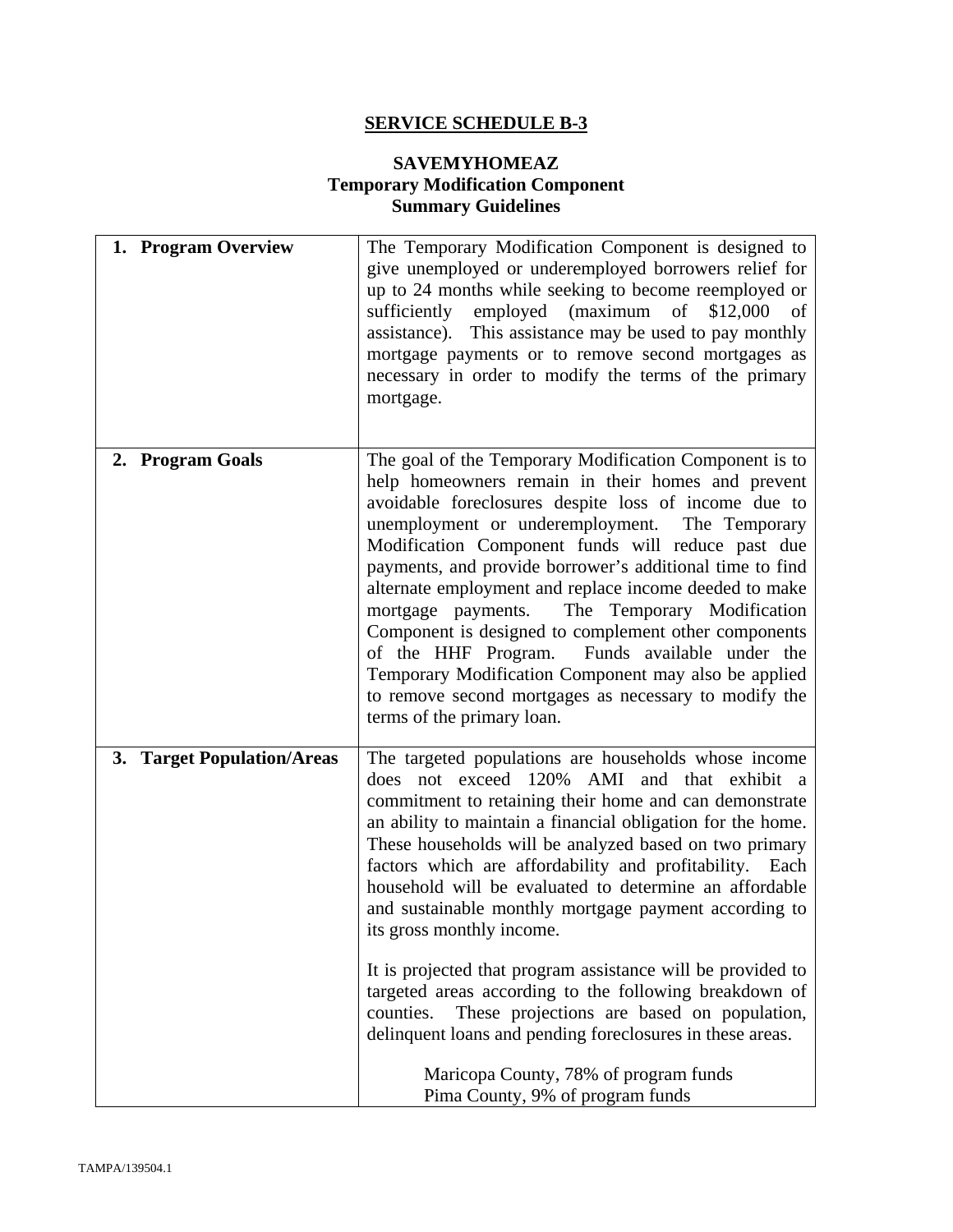|    |                                                                        | Pinal County, 9% of program funds                                                                                                                                                                                                                                                                                                                                                                                                                                                                                                                                                                                        |
|----|------------------------------------------------------------------------|--------------------------------------------------------------------------------------------------------------------------------------------------------------------------------------------------------------------------------------------------------------------------------------------------------------------------------------------------------------------------------------------------------------------------------------------------------------------------------------------------------------------------------------------------------------------------------------------------------------------------|
|    |                                                                        | All other areas, 4% of program funds                                                                                                                                                                                                                                                                                                                                                                                                                                                                                                                                                                                     |
|    | 4. Program Allocation<br>(Excluding<br><b>Administrative Expenses)</b> | \$24,000,000.00                                                                                                                                                                                                                                                                                                                                                                                                                                                                                                                                                                                                          |
|    | <b>5. Borrower Eligibility</b><br><b>Criteria</b>                      | Eligible financial hardship.<br>Eligible financial<br>$\bullet$<br>hardships include: reduced income due to under<br>employment, medical condition divorce or death.<br>Borrower will be required to provide a financial<br>hardship affidavit.<br>Property must be borrower's primary residence (single<br>family unit).<br>120% of AMI maximum household income.<br>Present dollar value of 31% of monthly gross income<br>٠<br>must be equal to or greater than NPV of REO.                                                                                                                                           |
|    | 6. Property/Loan Eligibility<br><b>Criteria</b>                        | Property must be owner occupied.<br>$\bullet$<br>Mortgage amount must be equal to or less than GSE<br>$\bullet$<br>conforming limits.<br>Mortgage must be a traditional fixed rate, 30-year,<br>fully amortized and fully income documented<br>mortgage to qualify.<br>Purchase money mortgage(s) or rate and term<br>refinances.<br>60 days delinquent on mortgage.<br>At least 60 days prior to the scheduled date of a<br>$\bullet$<br>trustee's sale with respect to borrower's residence.                                                                                                                           |
|    | 7. Program Exclusions                                                  | Refinance cash out mortgages.<br>$\bullet$<br>Cash out second mortgages and home equity lines of<br>$\bullet$<br>credit.<br>Current mortgage payment is equal to or less than 31%<br>$\bullet$<br>of borrower's monthly gross income.                                                                                                                                                                                                                                                                                                                                                                                    |
| 8. | <b>Structure of Assistance</b>                                         | The Temporary Modification Component will provide up-<br>front, soft second loans to eligible borrowers depending<br>upon individual circumstances. Notes on the soft second<br>loans will be for a term of ten (10) years in favor of the<br>Eligible Entity. A forgiveness clause will reduce the loan<br>amount due by 20 percent (20%) a year for every year the<br>consumer stays in the home after five years. At the end of<br>the ten (10) years the note will be considered satisfied and<br>ADOH will release the second lien connected with the<br>note. These soft second loans will be utilized to reduce a |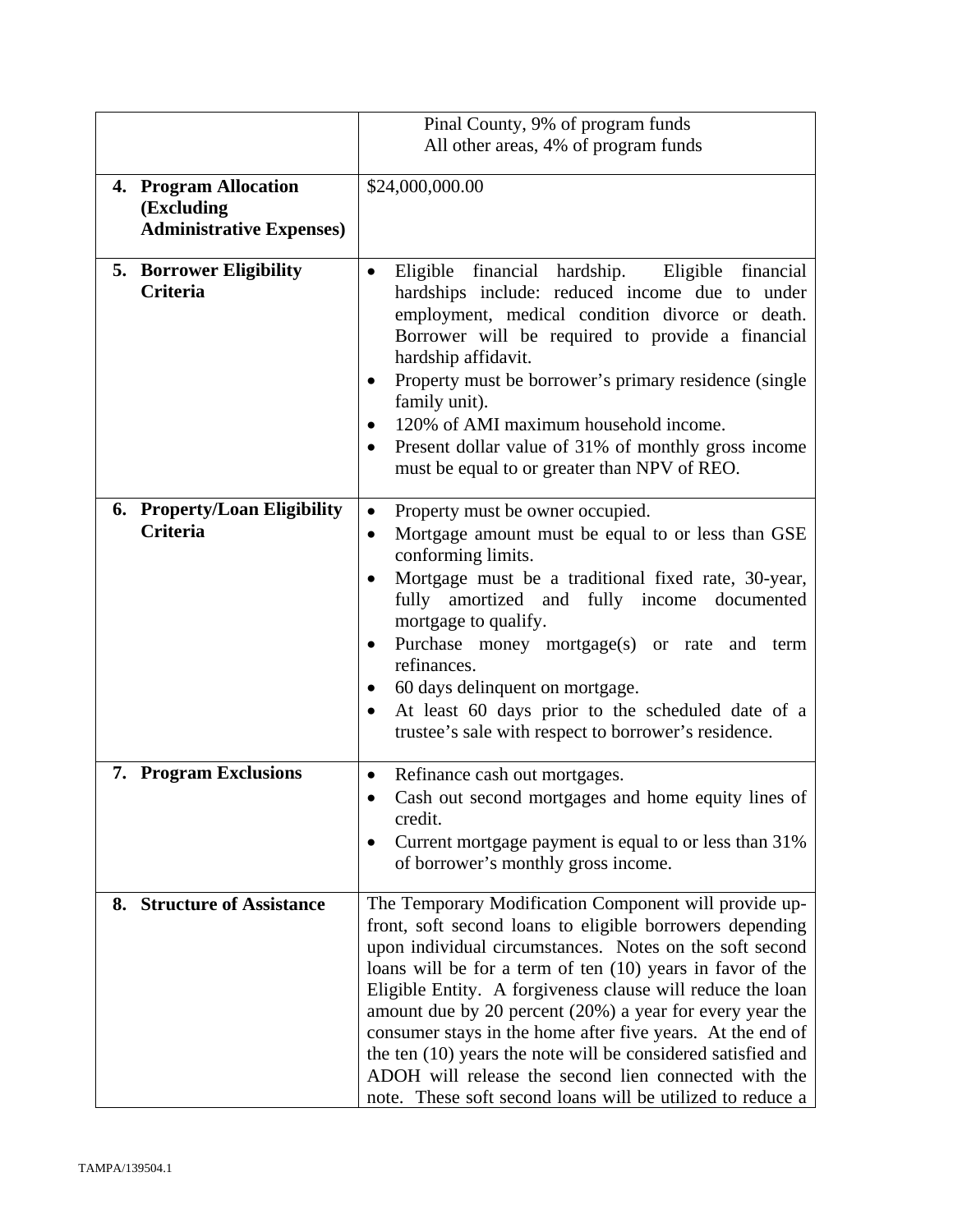|                                                                              | portion of the principal on the loan, the amount of which<br>will be required to be matched by the primary<br>lender/servicer. During the period of the loan it will be<br>"due on sale." Any remaining amount not previously<br>"forgiven" will be due, if the home has increased in<br>equity. If the home has not increased in equity to the<br>degree necessary to repay the note, all or a portion of the<br>note may be forgiven so as not to create additional<br>hardships on the borrower/seller at the time of closing.<br>Any loan proceeds that are returned to the Program would<br>be reutilized to assist additional homeowners |  |
|------------------------------------------------------------------------------|------------------------------------------------------------------------------------------------------------------------------------------------------------------------------------------------------------------------------------------------------------------------------------------------------------------------------------------------------------------------------------------------------------------------------------------------------------------------------------------------------------------------------------------------------------------------------------------------------------------------------------------------|--|
| 9. Per Household Assistance                                                  | \$12,000 Maximum of Mortgage Payment Assistance.<br>the Estimated Median Amount of<br>\$8,400 is<br>$\bullet$<br>Assistance.                                                                                                                                                                                                                                                                                                                                                                                                                                                                                                                   |  |
| <b>10. Duration of Assistance</b>                                            | Temporary Modification assistance will be disbursed<br>monthly up to 24 months. Provided the borrower can<br>demonstrate they qualify for a permanent modification<br>prior to the expiration of the temporary assistance the<br>provisions of the permanent modification will commence<br>at that time. Assistance under the Permanent Modification<br>Component will be disbursed at conversion to a<br>permanent modification.                                                                                                                                                                                                              |  |
| 11. Estimated Number of<br><b>Participating Households</b>                   | It is anticipated that the Temporary Modification<br>Component will assist a minimum of 2,000 households in<br>avoiding imminent foreclosures. Based upon the median<br>or estimated average amount of assistance ADOH could<br>assist as many as 2,857 households.                                                                                                                                                                                                                                                                                                                                                                            |  |
| 12. Program<br><b>Inception/Duration</b>                                     | It is expected that the program will be available in a<br>controlled rollout environment 3 weeks from Treasury's<br>approval of the program. The complete rollout of the<br>program will occur approximately 4 weeks later, after the<br>satisfactory assessment and adjustments as determined<br>necessary in the controlled rollout.<br>It is projected that assistance will be expended over a<br>three year period of time. However, repayment of<br>assistance may extend this time frame one or two<br>additional years.                                                                                                                 |  |
| 13. Program Interactions<br>with Other Programs (e.g.<br>other HFA programs) | N/A                                                                                                                                                                                                                                                                                                                                                                                                                                                                                                                                                                                                                                            |  |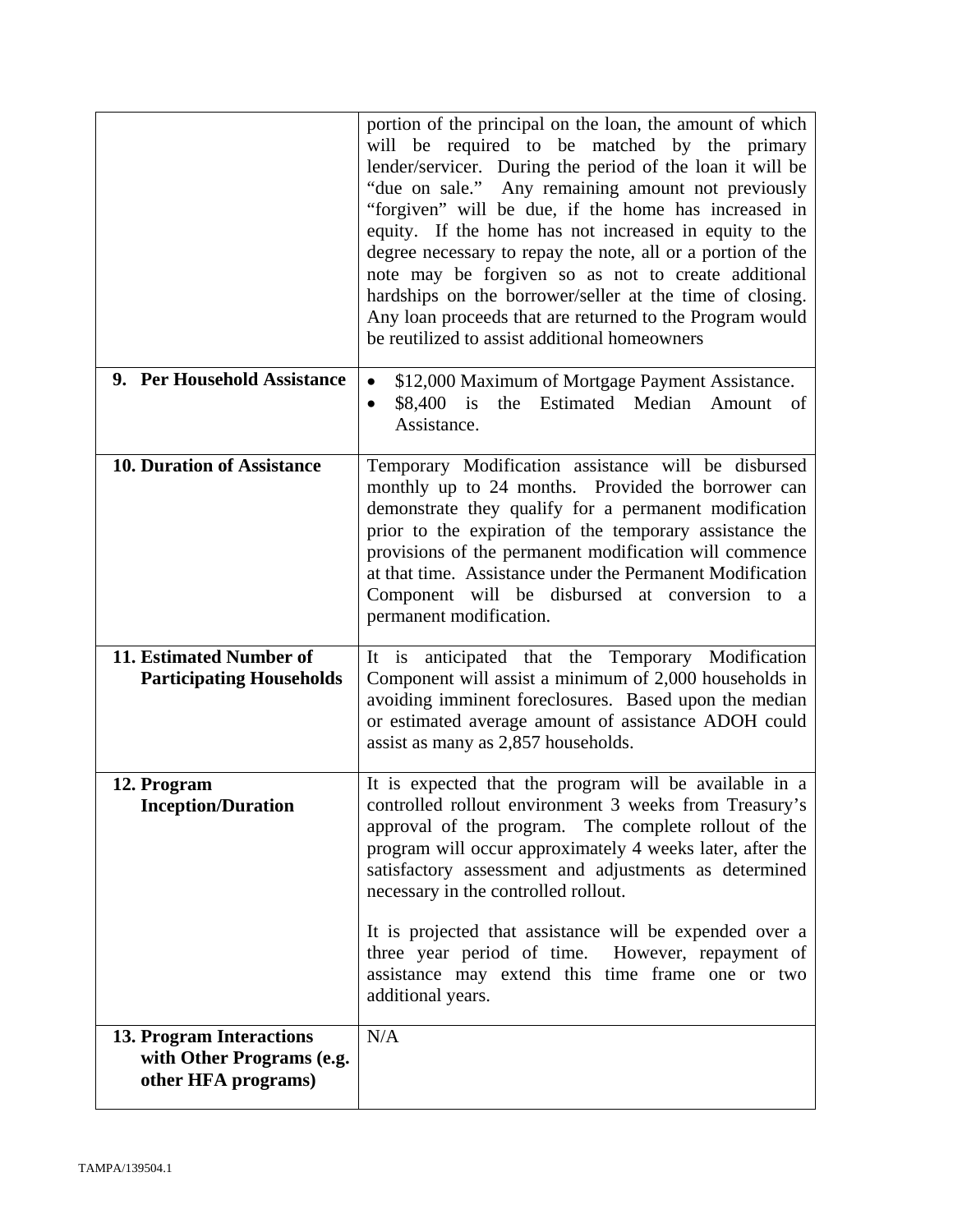| <b>14. Program Interactions</b><br>with HAMP                            | Borrowers for the Temporary Modification Component<br>must be ineligible or denied for HAMP.                                                                                                                                                                                                                                                                                                                                                                                                                                                                                                                                                                                                                                                                                                                                         |  |
|-------------------------------------------------------------------------|--------------------------------------------------------------------------------------------------------------------------------------------------------------------------------------------------------------------------------------------------------------------------------------------------------------------------------------------------------------------------------------------------------------------------------------------------------------------------------------------------------------------------------------------------------------------------------------------------------------------------------------------------------------------------------------------------------------------------------------------------------------------------------------------------------------------------------------|--|
| 15. Program Leverage with<br><b>Other Financial</b><br><b>Resources</b> | In the event a permanent modification is achieved in order<br>to leverage funds, ADOH requires the lender/servicer to<br>match any principal reduction provided through the<br>Permanent Modification Component. It is expected that<br>this match will be no less than one to one. In some<br>instances the lender/servicer will need to contribute a<br>larger amount based upon the affordability/profitability<br>assessment of the transaction and the Permanent<br>Component maximum assistance per household. Lender<br>match amounts up to and equal to the amount of program<br>funds for any homeowner shall be credited at the time of<br>closing of the modification. Lender match amounts<br>greater than the amount of program funds may be credited<br>after closing according to a schedule satisfactory to<br>ADOH. |  |
| 16. Qualify as an<br><b>Unemployment Program</b>                        | N/A                                                                                                                                                                                                                                                                                                                                                                                                                                                                                                                                                                                                                                                                                                                                                                                                                                  |  |